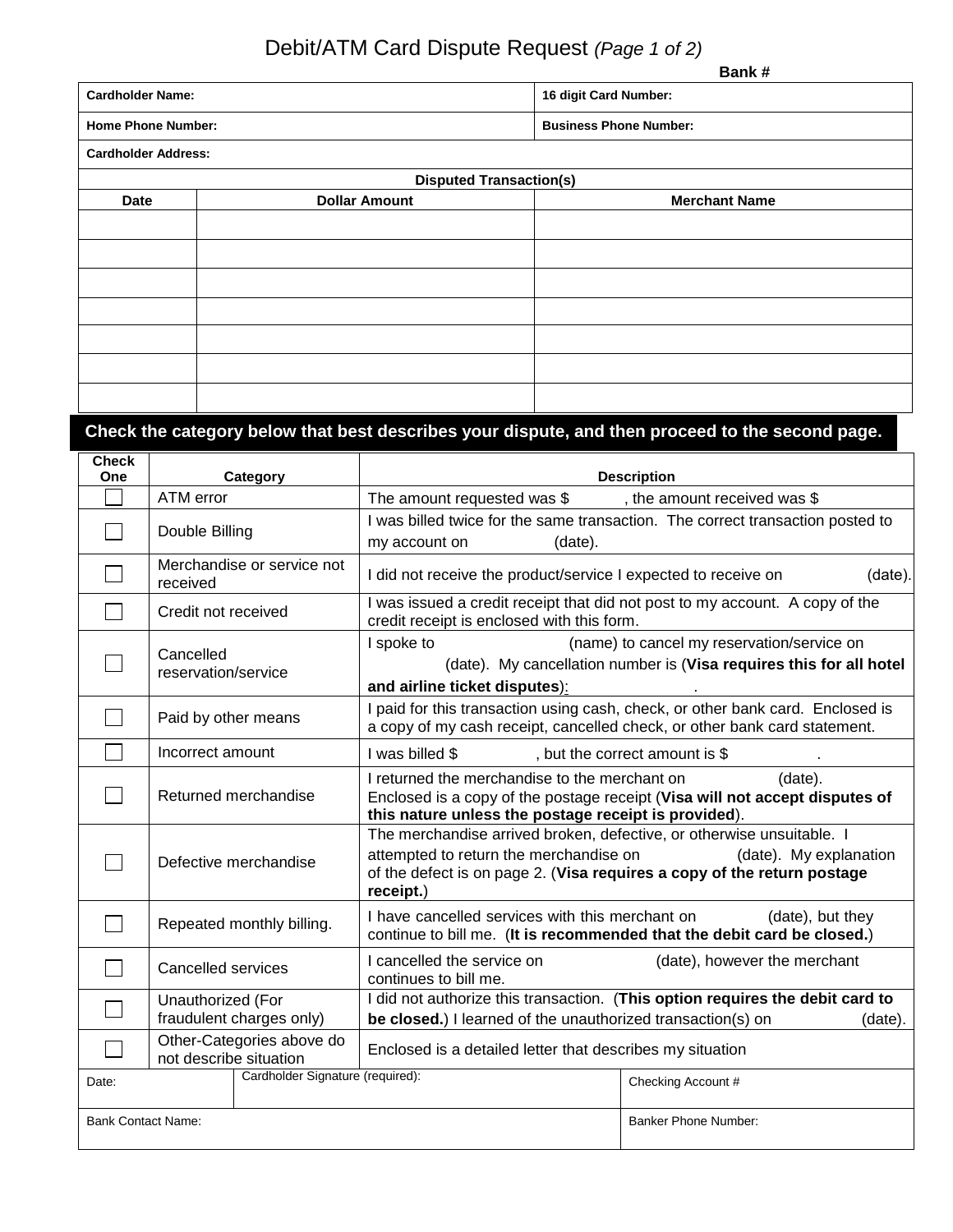### Debit/ATM Card Dispute Request *(Page 2 of 2)*

| 1. Card was lost/stolen at the time of the transaction? $\vert \vert$ Yes $\vert$<br>l No                                                                                                                                             |
|---------------------------------------------------------------------------------------------------------------------------------------------------------------------------------------------------------------------------------------|
| 2. Do you have a contract/agreement with the merchant? $\Box$ Yes<br>IINo<br>If you do, please provide the contract (Visa dispute decisions are often determined by the conditions<br>specified in the contract).                     |
| 3. I have attempted in good faith to resolve this dispute with the merchant (Visa will not accept a dispute<br>unless an attempt has been made. This question is not applicable on Unauthorized/Fraudulent charges).<br>l I Yes<br>No |

If yes, include the details of the attempt to resolve-dates contacted, phone numbers/emails, what was asked and the merchant response (If using electronic version, press Tab to move down to the next line):

If you have not contacted the merchant to resolve the issue, please do so. Your dispute can not be filed wit h Visa unless an attempt has been made to correct the error with the merchant. (Not applicable on Unauthorized/Fraudulent charges)

| Date: | Cardholder Signature (required): |  |  |
|-------|----------------------------------|--|--|
|       |                                  |  |  |
|       |                                  |  |  |